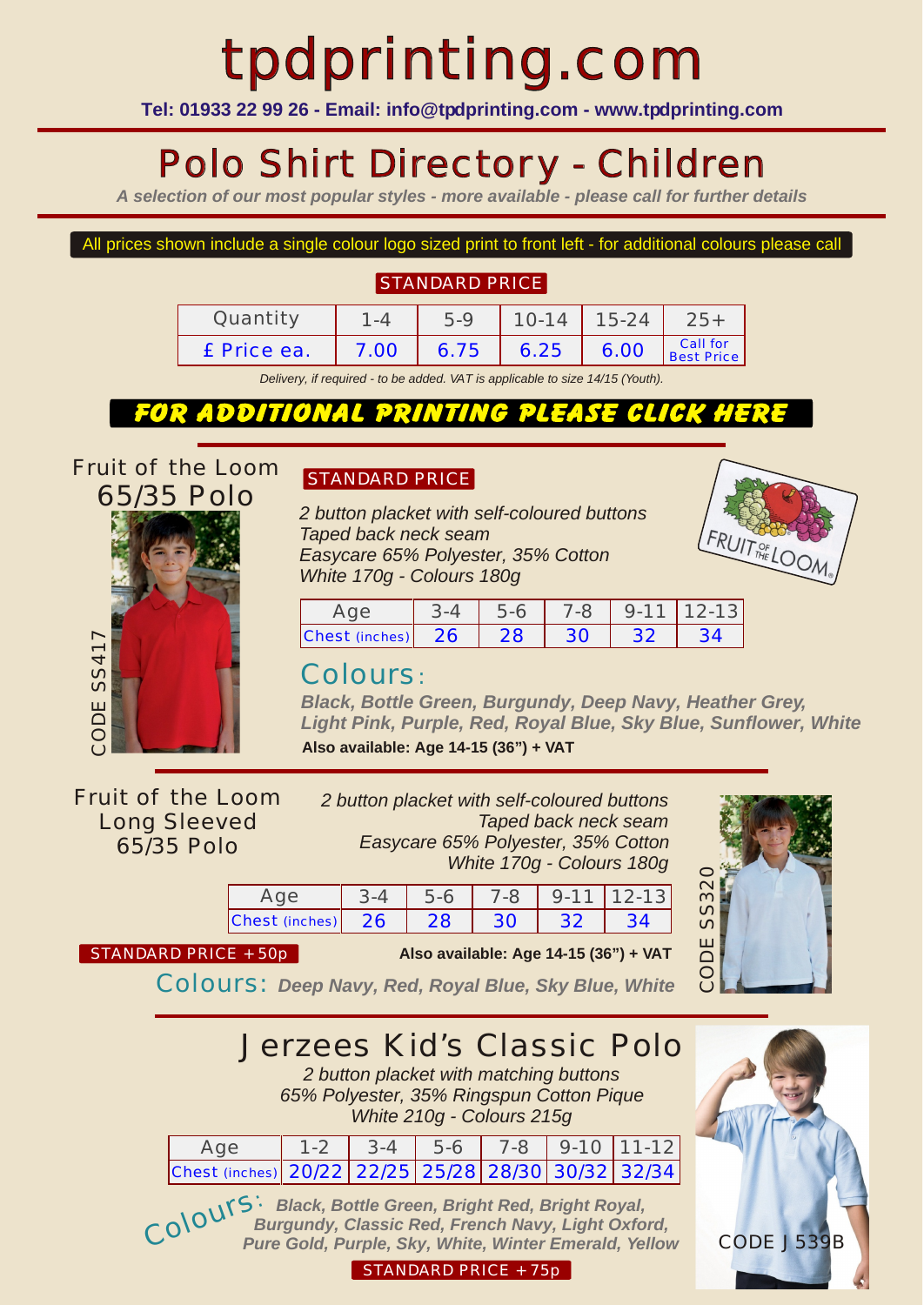### *Jerzees Hardwearing poly/cotton Polo*

#### STANDARD PRICE + 25p

*Superior durability - neck tape & side vents 2 button placket with matching buttons 65% Polyester, 35% Ringspun Cotton Pique White 210g - Colours 215g*

| Age                                          | $3-4$ 5-6 |  | $7-8$   9-10   11-12 |
|----------------------------------------------|-----------|--|----------------------|
| Chest (inches) 22/25 25/28 28/30 30/32 32/34 |           |  |                      |

Colours: *Black, Bright Red, Bright Royal, Buegundy, French Navy, Sky, White*



# *KustomKit Klassic poly/cotton Polo*



*Comfort finish cuff seams, spare button Taped reinforced shoulder seams Slanted placket, side vents, half moon yoke 65% Polyester, 35% Cotton - Weight 180g*

| STANDARD PRICE |  |
|----------------|--|
|                |  |

|                   |  | $7-8$   9-10   11-12 |  |
|-------------------|--|----------------------|--|
| Chest (inches) 22 |  |                      |  |

**Also available: Age 13-14 (32/34") + VAT**

Colours: *Canary, Light Blue, Navy, Red, White*

# *Gildan Youth Dryblend Pique Polo*

*2 colour matched buttons - Moisture Wicking Fabric 50% Cotton / 50% Dryblend Polyester White 211g - Colours 220g*

CODE GD41B

Save 50p per shirt! STANDARD PRICE

| <b>Size</b>    | XS      |       | Small Medium Large |          |           |
|----------------|---------|-------|--------------------|----------|-----------|
| Age            | $3 - 4$ | $5-6$ | 7-8                | $9 - 11$ | $12 - 13$ |
| Chest (inches) | 28      | 32    | 34                 | 36       | 38        |



Colours: *Black, Cardinal Red, Charcoal, Forest Green, Light Blue, Maroon, Navy, Red, Royal, Sport Grey, White*

### *Gildan Dryblend Jersey Polo*



*2 woodtone buttons - 50% Cotton / 50% Dryblend Polyester White 185g - Colours 190g*

| <b>Size</b>    |     | Small   Medium   Large |          | <b>XL</b> |
|----------------|-----|------------------------|----------|-----------|
| Age            | 5-6 | $7 - 8$                | $9 - 11$ | $12 - 13$ |
| Chest (inches) | 30  | 32                     | 34       | 36        |



per shirt!

Colours:

*Black, Navy, Purple, Red, Royal, Sport Grey, White*